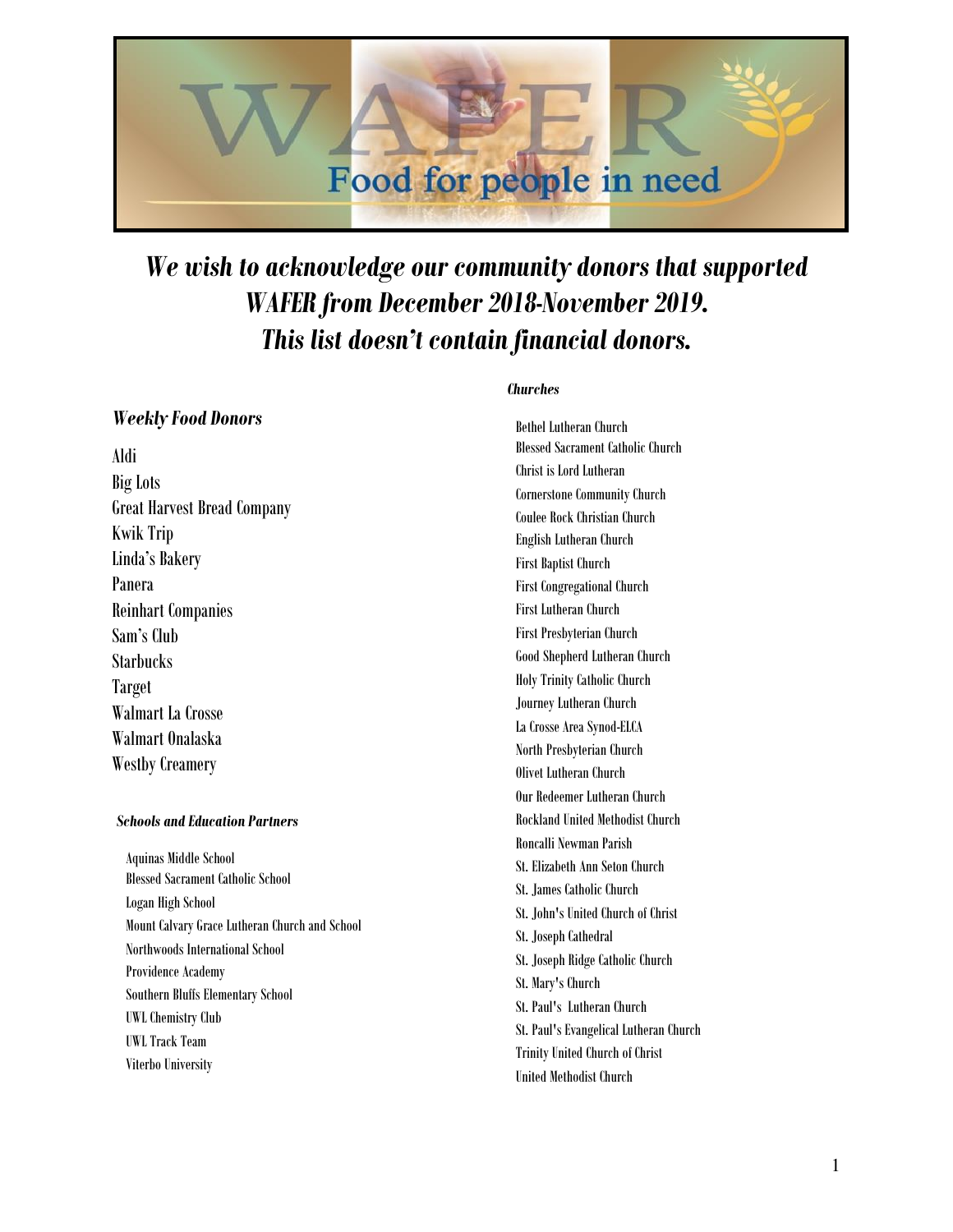#### *Business and Corporate Partners*

360 Realty Bangor Auxilliary Bangor FFA Agropur Ingredients Altra Federal Credit Union APTiv - Riverfront ASG Associated Bank Barnes and Noble Benson Management Bethany Riverside Bimbo Bakeries Bosshard Memorial Library Briar Patch Burn Boot Camp Candlewood Suites Canteen Vending Century 21 Affiliated Chartwell Community Care and Share Pantry Dairyland Power Delta Airlines Democratic Party Dollar Tree Store DuraTech Industries Dynamic Lifecycle Innovations Express Personnel Fresh Coat Paint Co. Friends of the Upper Mississippi Frito Lay Goodwill Industries Gopher States Sportsmans Club Great Harvest Bread Co. Great Lakes Cheese Great Lakes Coca Cola Great Rivers Orthodontist Gundersen Health System Hansen's IGA Hidden Trails Corn Maze Hillside Animal Hospital Hormel Foods J & J Properties Jolivette

Kaplan Professional Kenworth WI La Crescent Food Pantry La Crosse Area Harley Davidson La Crosse Area Realtors Association La Crosse Movers La Crosse Public Library La Crosse Veterans Center Leonard Express Logistics Health Inc. Mayo Clinic Health System Metallics, Inc. MMM Tricorp Monterrey Mushrooms Neighbor for Neighbor Food Pantry Neighborhood Smiles Old Dutch Onalaska Public Library Onalaska YMCA Operating Engineers Local 139 Order of Eastern Star Organic Valley People's Food Cooperative, Inc. Pepperidge Farm Peter's Farms Pizza Hut Pogy's Catering Potato King Quillin's IGA Island River Bank River Rats % The Wharf Lounge RSM Rush Soccer Club STS Transportation The Charmant Hotel The Weber Group Toyota of La Crosse US Cellular Wells Fargo Bank West Salem Food Pantry Woodman's Food Market Women's Fund of Greater La Crosse